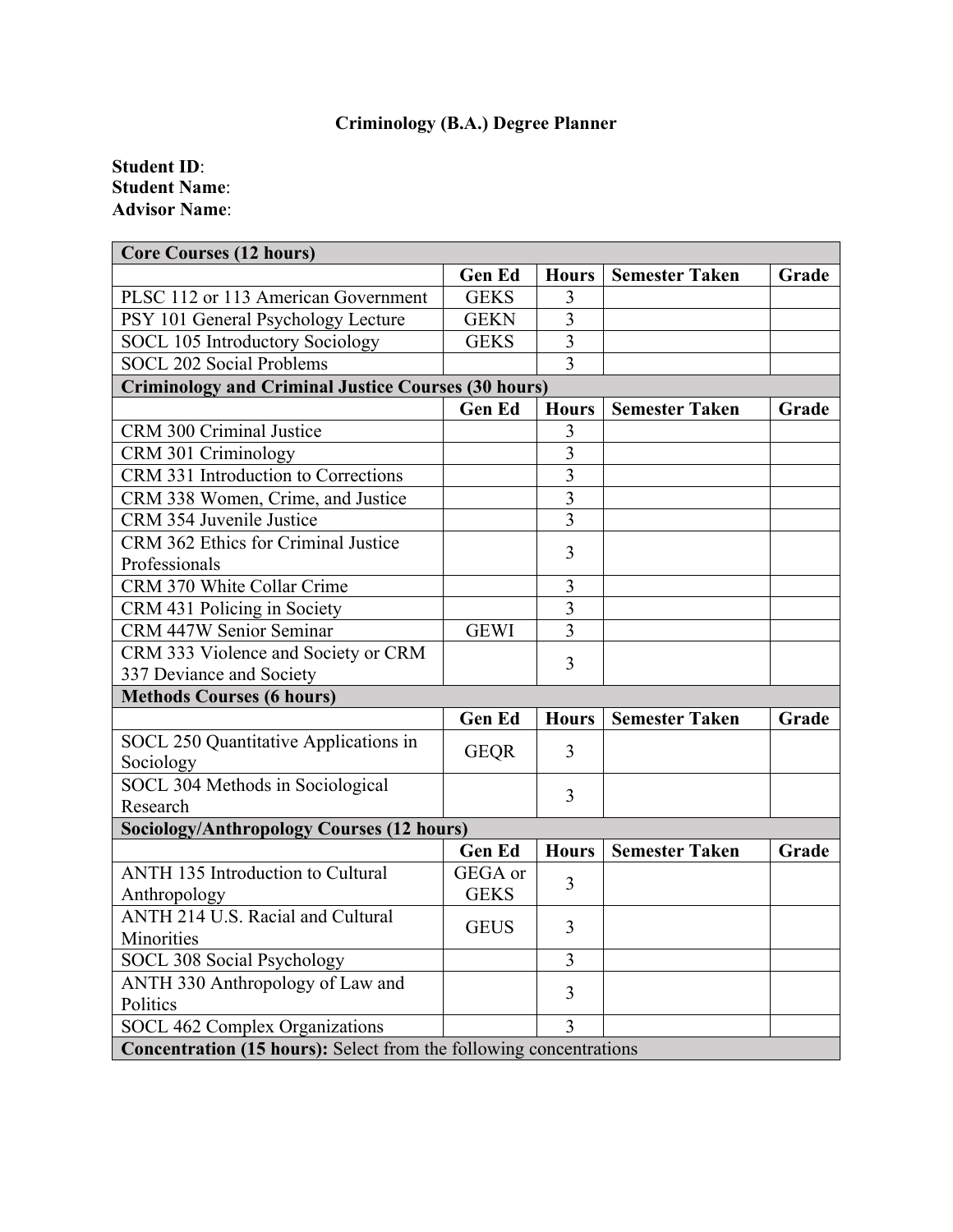| <b>Legal Studies (LGST)</b>       |               |              |                       |       |  |
|-----------------------------------|---------------|--------------|-----------------------|-------|--|
| <b>Required Courses (6 hours)</b> |               |              |                       |       |  |
|                                   | <b>Gen Ed</b> | <b>Hours</b> | <b>Semester Taken</b> | Grade |  |
| CRM 412 Law and Society           |               |              |                       |       |  |
| CRM 460 Criminal Law II           |               |              |                       |       |  |
| <b>Elective Courses (9 hours)</b> |               |              |                       |       |  |
|                                   | <b>Gen Ed</b> | <b>Hours</b> | <b>Semester Taken</b> | Grade |  |
| Elective 1:                       |               |              |                       |       |  |
| Elective 2:                       |               |              |                       |       |  |
| Elective 3:                       |               |              |                       |       |  |

| <b>Law Enforcement (LAWE)</b>      |               |              |                       |       |  |
|------------------------------------|---------------|--------------|-----------------------|-------|--|
| <b>Required Courses (3 hours)</b>  |               |              |                       |       |  |
|                                    | <b>Gen Ed</b> | Hours        | <b>Semester Taken</b> | Grade |  |
| CRM 432 Police Organization        |               |              |                       |       |  |
| <b>Elective Courses (12 hours)</b> |               |              |                       |       |  |
|                                    | <b>Gen Ed</b> | <b>Hours</b> | <b>Semester Taken</b> | Grade |  |
| Elective 1:                        |               |              |                       |       |  |
| Elective 2:                        |               |              |                       |       |  |
| Elective 3:                        |               |              |                       |       |  |
| Elective 4:                        |               |              |                       |       |  |

| <b>Corrections (CORR)</b>           |               |              |                       |       |  |
|-------------------------------------|---------------|--------------|-----------------------|-------|--|
| <b>Required Courses (6 hours)</b>   |               |              |                       |       |  |
|                                     | <b>Gen Ed</b> | <b>Hours</b> | <b>Semester Taken</b> | Grade |  |
| CRM 321 Cooperation and Conflict in |               | 3            |                       |       |  |
| Society                             |               |              |                       |       |  |
| CRM 332 Community Corrections       |               | 3            |                       |       |  |
| <b>Elective Courses (9 hours)</b>   |               |              |                       |       |  |
|                                     | <b>Gen Ed</b> | Hours        | <b>Semester Taken</b> | Grade |  |
| Elective 1:                         |               |              |                       |       |  |
| Elective 2:                         |               |              |                       |       |  |
| Elective 3:                         |               |              |                       |       |  |

| <b>Criminal Justice Administration (ADM)</b> |               |              |                       |       |  |
|----------------------------------------------|---------------|--------------|-----------------------|-------|--|
| <b>Required Courses (6 hours)</b>            |               |              |                       |       |  |
|                                              | <b>Gen Ed</b> | <b>Hours</b> | <b>Semester Taken</b> | Grade |  |
| CRM 332 Community Corrections                |               |              |                       |       |  |
| CRM 432 Police Organization                  |               |              |                       |       |  |
| <b>Elective Courses (9 hours)</b>            |               |              |                       |       |  |
|                                              | <b>Gen Ed</b> | Hours        | <b>Semester Taken</b> | Grade |  |
| Elective 1:                                  |               |              |                       |       |  |
| Elective 2:                                  |               |              |                       |       |  |
| Elective 3:                                  |               |              |                       |       |  |